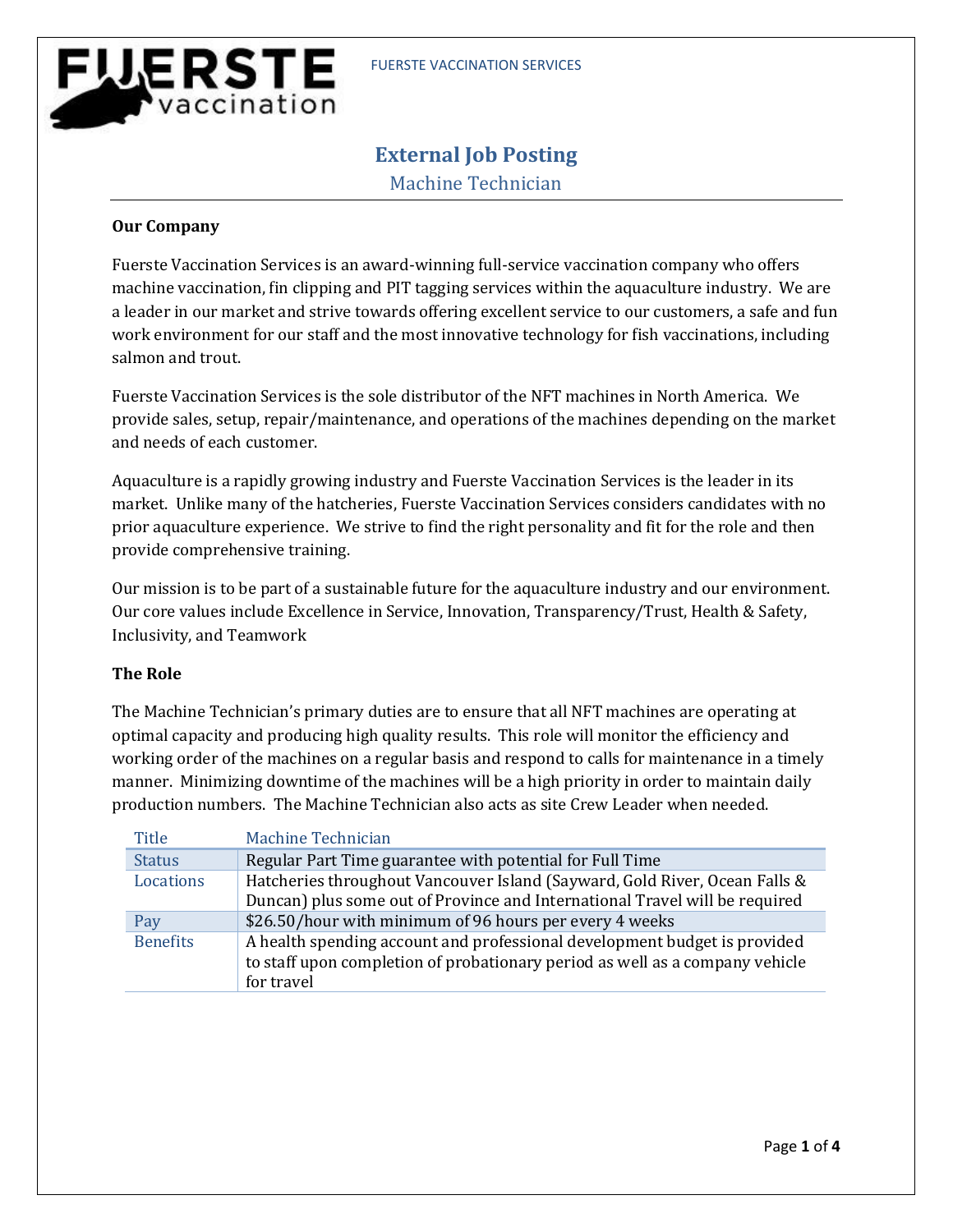#### **Duties & Responsibilities**

#### Machine Maintenance & Repair

- o Performs calibrations on the machines for accurate shot placement and vaccine dosage
- $\circ$  Thoughtfully gathers information from the hatchery staff, vaccine companies and Crew Leaders to make necessary adjustments to the machines
- $\circ$  Communicates with the Pharmaq support system remotely to troubleshoot mechanical issues and corrects the issues accordingly and efficiently, resulting in minimal downtime for the machine
- $\circ$  Consistently seeks out ways to improve the machinery and technology and relays this information, as well as hatchery requests, to Pharmaq Fishteq on a quarterly basis, at minimum
- $\circ$  Identifies issues the machines are having and problem-solves and/or troubleshoots to determine the solution and correct in a timely manner
- o Ensures machine wifi connectivity is functioning so that reporting functions are operational and can send out reports to the appropriate person(s)
- $\circ$  Completes data entry for maintenance records, spare parts and tool inventory
- o Develops and maintains a proactive and preventative maintenance schedule for all NFT machines
- o Orders spare parts and tools as needed

#### **Training**

- $\circ$  Provides training to new and existing Crew Leaders on operating the machine, changing vaccine bags, calibrations, needle changes, basic troubleshooting, etc.
- $\circ$  Monitors Crew Leader performance on working with the machines and provides additional support/training as necessary
- $\circ$  Collaborates with the Crew Supervisor in training the Crew Leaders to use the "spare parts" and "onsite tools" tracking files correctly
- $\circ$  Ensures that the correct processes for parts and tool ordering are being completed on a weekly basis

#### Quality Control

- $\circ$  Monitors the functioning and performance of the machine very closely and on a regular basis to ensure production and quality standards are being met
- $\circ$  Performs quality control checks on the fish in the receiving tank and monitors overall fish production with regard to machine functionality

#### Customer Service

- $\circ$  Works diplomatically with hatchery management and staff to determine any issues there may be with the machine(s) and to explain to them the plan for correction and any downtime that may occur
- o Works with hatchery management and staff to determine if their needs are being met and looks for ways to improve and maximize customer satisfaction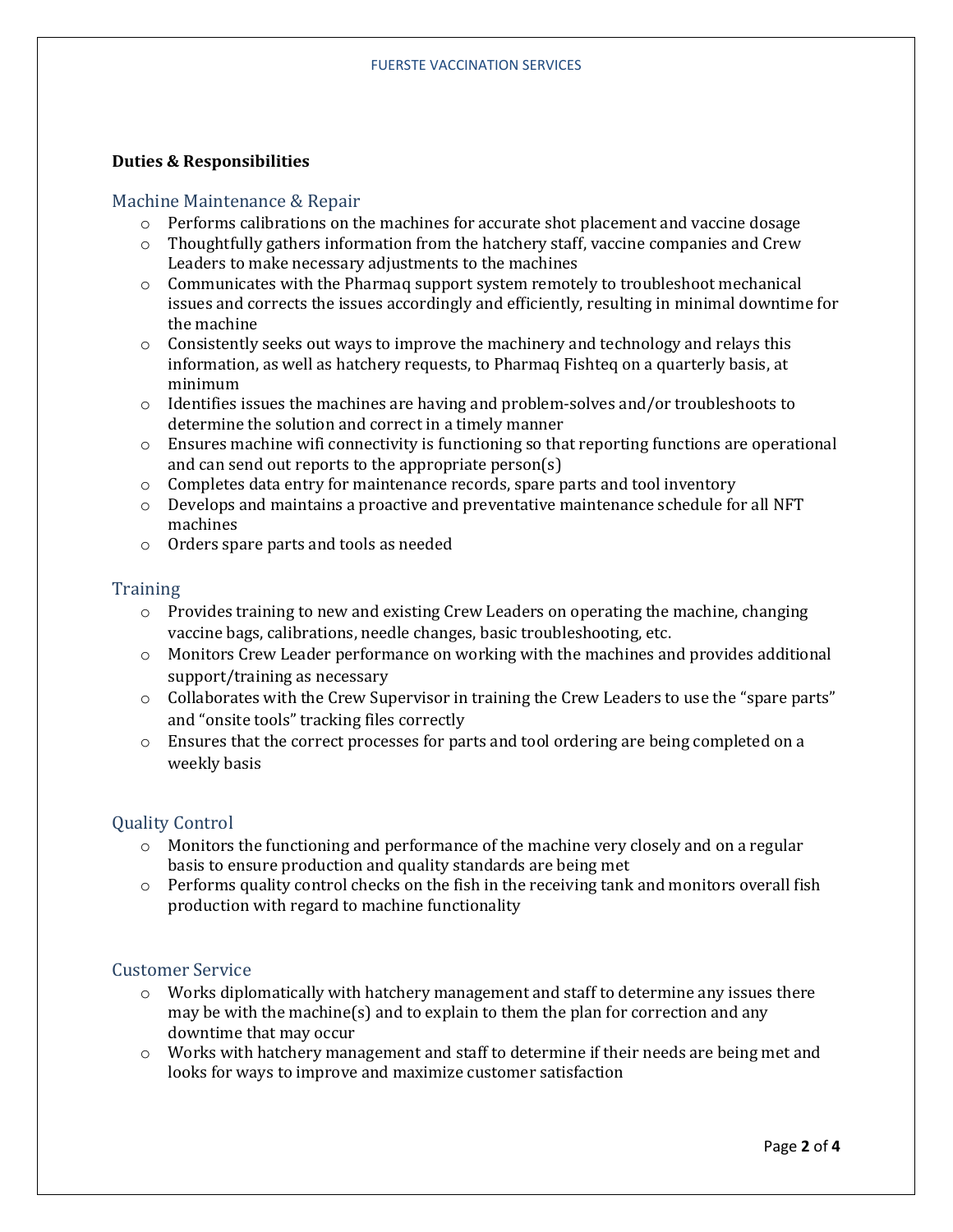o Works with 3rd party purchasers to ensure Service and Maintenance Schedule and Agreement deliverables are achieved

#### Documentation

- $\circ$  Creates and maintains SOP's for, including but not limited to, machine installation, preventative maintenance, general operation, transporting the machines off-site, daily cleaning, end of group cleaning
- $\circ$  Maintains and updates total inventory lists for machine parts on a monthly basis
- $\circ$  Writes service records and houses documentation for future reference
- $\circ$  Writes and maintains work orders for preventative maintenance as well as repairs
- o Maintains individual machine repair logs
- o Creates, maintains, and distributes troubleshooting guide to Crew Leaders on common issues arising with the machines

#### Health & Safety

- $\circ$  Ensures the machines are functioning safely for all Fish Handlers and communicates safety hazards to Crew
- o Ensures that the Crew are following set safety policies and procedures when operating the machines
- $\circ$  Participates in accident investigations with Human Resources for any injuries/incidents involving the machines

#### Crew Leading/Service Delivery

- o Oversees quality of shots while maintaining a steady pace
- o Maintains accurate records of shots per vaccination bag within 1% margin
- $\circ$  Communicates with Hatchery Manager to determine desired culls, accurately identifies fish to be culled and monitors Crew culls to ensure accuracy
- o Partners with the hatchery staff to ensure the Crew remains on schedule
- $\circ$  Keeps hatchery staff informed on production numbers throughout the day
- o Oversees the efficient running of the machines
	- o Ensures proper needle placement and depth adjustments
	- o Adjusts and monitors calibration
	- o Monitors vaccine pressures
- o Assesses shot and clip quality performed by Crew members
- $\circ$  Identifies Crew members who are having difficulty with quality
- o Provides additional training to Crew members as needed
- $\circ$  Performs lethal checks to ensure vaccine is properly administered to the fish and provides feedback to the Crew on assessment results to mitigate poor quality shots

#### Additional Duties

- o Performs any necessary office, property, and vehicle maintenance
- $\circ$  Utilizes firsthand knowledge of equipment and operations to assist the Business Operations Manager with any marketing and sales activities relating to the sale of the NFT machines.
- o Other duties as assigned by the Business Operations Manager

#### **Required Skills**

o Ability to work proactively and take initiative in own position